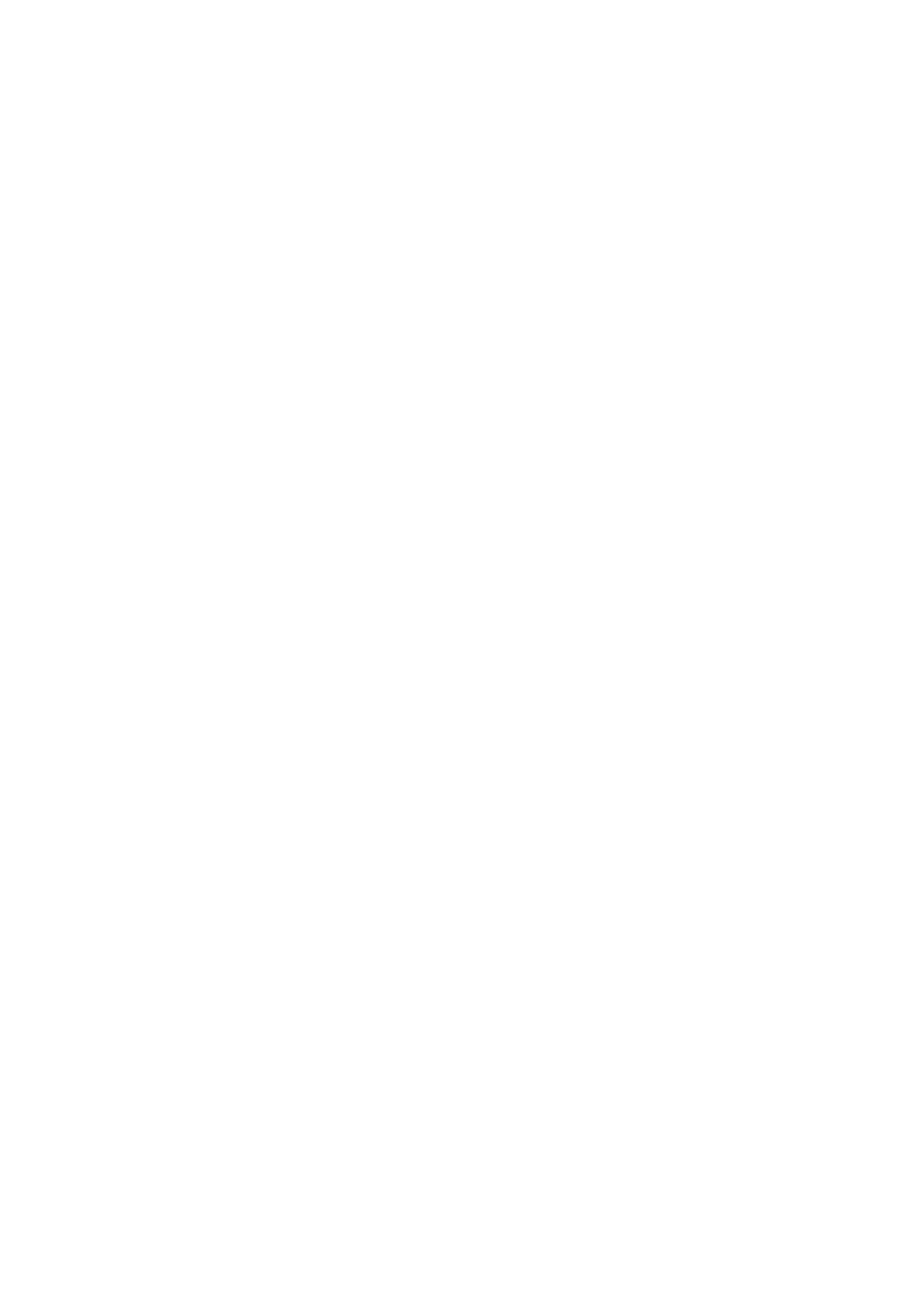# **Background**

The Sustainable Living Initiative (SLI) is a not-for-profit social enterprise based in Norwich. It is registered as a "company limited by guarantee" with five directors and a secretary, none of whom receives any payment for their services to the organisation. With generous help from SLI members and a growing number of volunteers, the secretary manages the day-to-day operation of the organisation.

The Grow-Our-Own (GO $2$ ) scheme, a practical action project of the Sustainable Living Initiative, started in the autumn of 2004. Its main aim is to help people grow fruit and vegetables on the allotments. It does this by providing practical help and advice on what, when and how to grow along with the supply of tools, seeds, plants and other support on a regular basis. By offering small, manageable sized plots, the scheme helps novice growers to overcome any fears they may have that only an experienced gardener can grow fruit and vegetables. This confidence-building exercise is key to the success of the scheme in attracting a large number of young growers with no previous experience of gardening.

 $GO<sup>2</sup>$  is not simply about growing fruit and vegetables. It is about sharing resources, helping each other and developing a sense of community.



# **Aims and objectives**

We aim to promote a sustainable way of living through collective practical action. We believe that small-scale action, such as growing fruit, vegetables and herbs on allotments and in our own back gardens, recycling and reusing, avoiding car journeys and promoting a sense of community can have a far-reaching effect on natural, as well as on human environments.





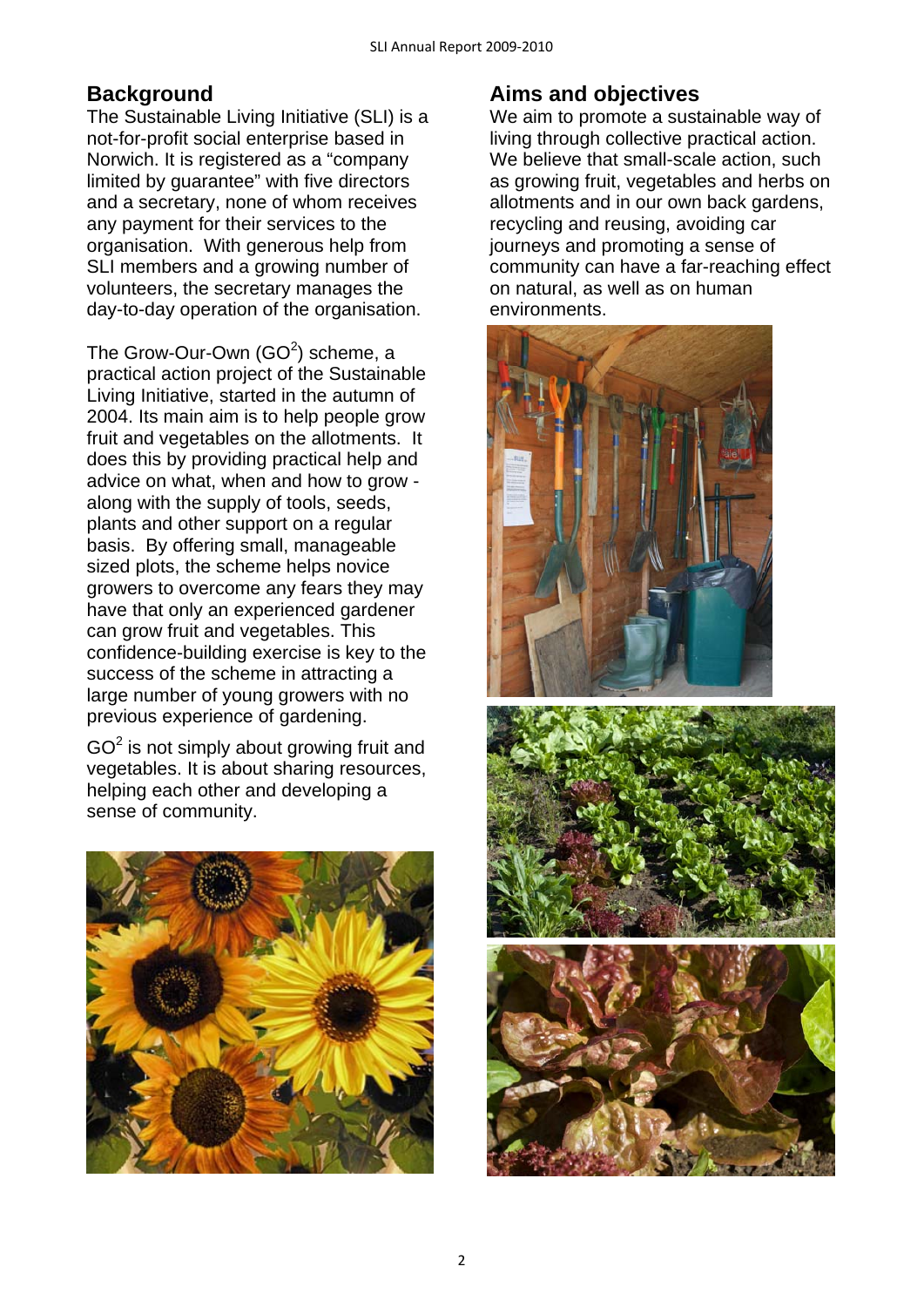# **Grow-Our-Own schemes**

### **Grow-Your-Own**

Under this scheme, a 10 rod (250 square metre plot) allotment is divided into mini plots (see below for details) of varying sizes depending on the needs and experience of individual growers. The rent includes tools, seeds, manure and handson practical advice. The plot holder is responsible for maintaining the plot and the path leading to the plot. We use organic practices wherever possible and the use of insecticide, pesticide and chemical fertiliser is not permitted.

Apart from growing fruit and vegetables, we promote self-help and collective action. So, 'old' growers are encouraged to help 'new' growers and everyone gives some time for group activities such as maintaining the facilities and communal areas. All growers are asked to sign an agreement form when joining the scheme.

### **Range of plot sizes**

**Small Plot** – 1.20 X 6 metres: For absolute beginners with no experience of growing fruit and vegetables. This size plot is also suitable for a single person. Costs £17 per year (October, 2010- September, 2011).

To existing members, who have successfully completed their first year, up to 4 additional plots at £15 each per year may be available.

**Young People's Plot** – 1.2 X 1.2 metres: Starter plot for young people to gain some practical gardening experience. Cost £5 per year (October, 2010 –September, 2011).

**Child's Plot** – Small boxes, bath-tubs: For children to get some gardening experience while playing. Costs £2 per year (October, 2010 –September, 2011).

**Wheelchair Accessible Plot –** 1.2 X 1.2 metres: For wheelchair users or people with mobility difficulties. Costs £7 per year (October, 2010 –September, 2011).

### **Growing-at-Home Scheme**

Practical help and advice for people who want to grow fruit and vegetables organically in their own gardens in the Norwich area. Members of the Growingat-Home scheme also have the opportunity to come and meet the other growers on the allotment and learn from their experiences. The fee of £15 per year includes seeds and seedlings.

### **Volunteering**

The volunteering scheme is aimed at those who are interested in gardening and growing but are unable to commit time on a regular basis. It provides an opportunity to learn gardening skills and get fresh produce from the allotment free of charge in return for help.





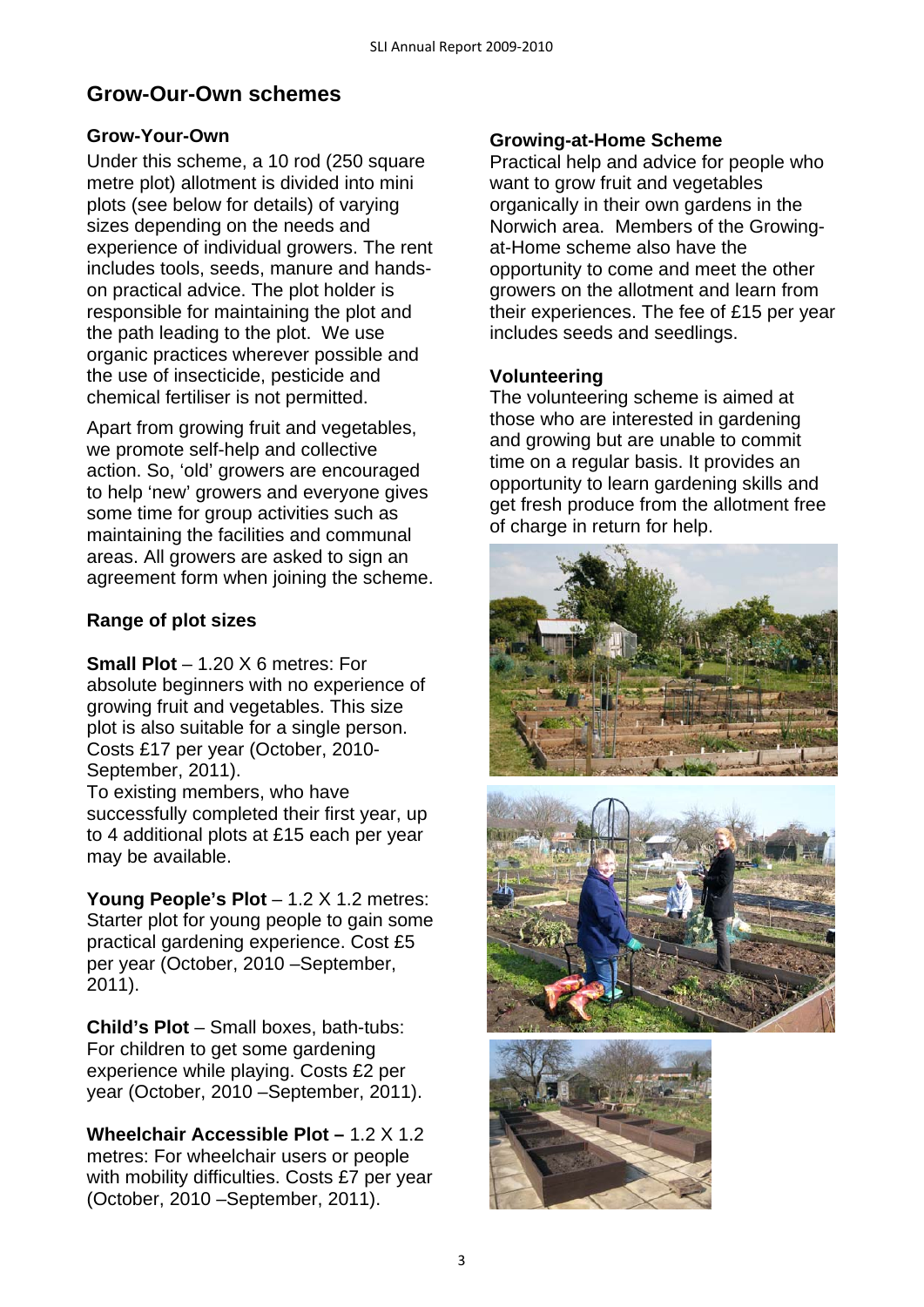## **Profile of activities and achievements**

This report covers the period from October 2009 to September 2010.

Despite increasing demand, we were unable to expand our scheme because of the lack of land. Norwich City Council will not assign any more allotments to us while they have a long waiting list. Undaunted, we looked at creating different ways of helping people to grow their own fruit and vegetables.

So we introduced a new scheme called Growing-at-Home (GAH) which offers advice, seeds and plants supplied from the  $GO<sup>2</sup>$  Centre to people for use in their own gardens. We also expanded our activities by starting a school gardening project in Thetford as part of the Thetford Healthy Living Initiative.

Details of our activities and achievements are discussed in the following sections.

#### **Grow-Our-Own Scheme**

During the past six years, GO<sup>2</sup> has evolved from 'one-size plot' for adults to 'plots for everyone '. As a result, we now have plots for children, young people, adults and people with disabilities.





Figure 1 shows the number of  $GO^2$  growers in 2009-2010. While the total number of growers on our allotments will remain more or less the same from now on as there are no more plots available, the number of GAH members may continue to rise in the years to come.

Of the 180 growers, 19 left during the year. Nearly half of them left due to ill health or changes in their circumstances, such as moving house. Four growers who failed to look after their plots, despite repeated warnings, were asked to leave the scheme.



Figure 2 shows that almost two-thirds of the growers were female.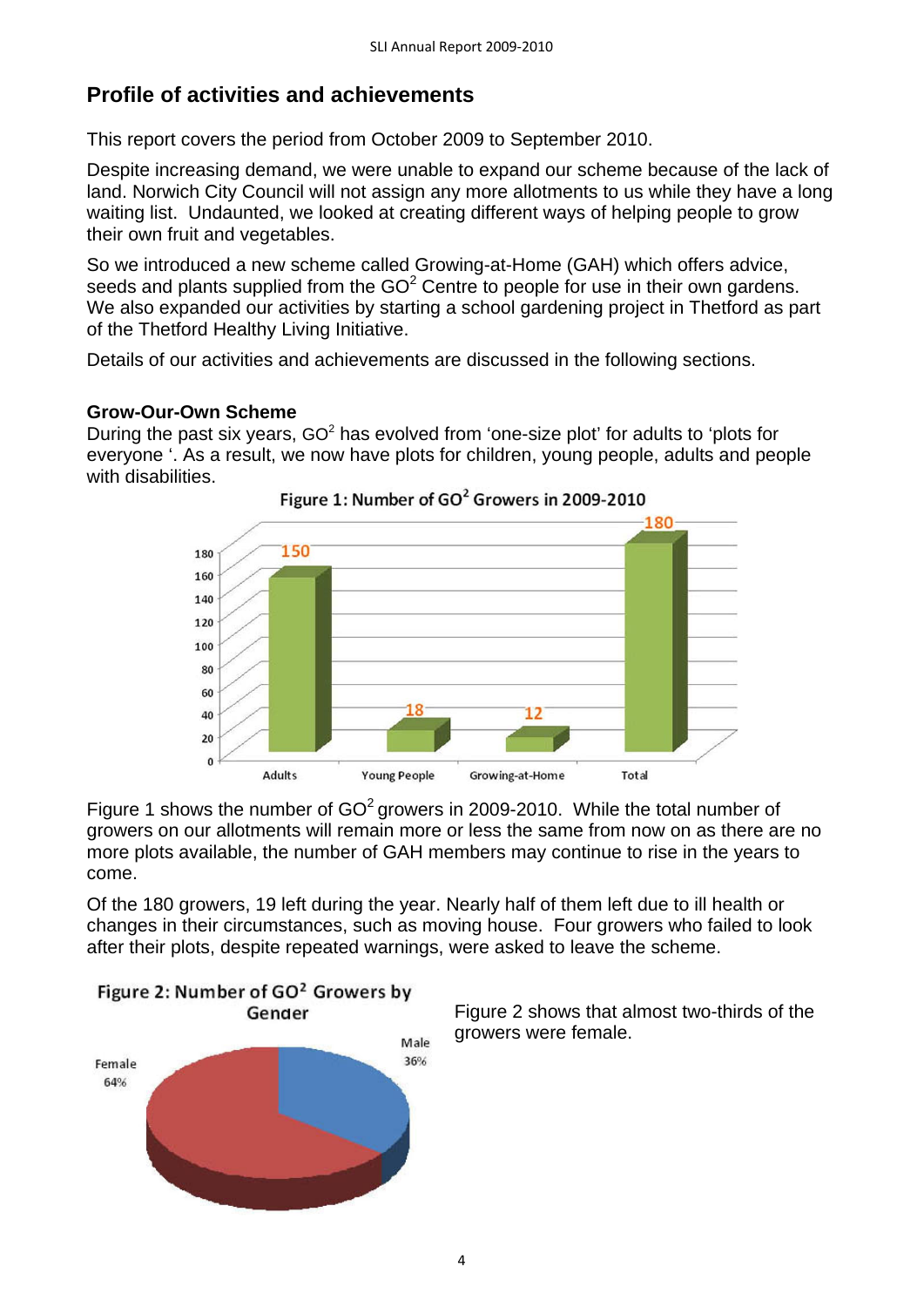### **Distribution of growers by plot size**

As in previous years, the majority of the growers (63%) had only one strip measuring 6 x 1.2 metres; only 8% of the total 126 adult growers had a large size plot, which is about a third of the standard size allotment plot (see Figure 3).

These results confirm our view that the "new generation" of allotment enthusiasts are quite happy with the small strip of land. In fact, many of our growers joined the GO $2$  scheme precisely because the size of our plots is manageable. These results also offer valuable lessons to local authorities and community groups involved in promoting allotments.

### **Six years of GO<sup>2</sup>**

The  $GO^2$  scheme has grown over 20 fold in six years (see figure 4). This has been made possible by the increasing popularity of the scheme among its members. Some of our members have been with the  $GO<sup>2</sup>$ scheme for more than 3 years. These graduate members not only volunteer to take responsibility for the management of the group but also work as ambassadors of the scheme. As a result, seven out of ten new growers who joined the scheme during the year had heard about us through their friends.

#### **Volunteering**

The number of regular volunteers who are also GO $2$  members is growing rapidly. In fact, this is the sort of co-operation that has helped make the work of Sustainable Living Initiative truly sustainable.

We also have volunteers who do not have a plot but come and help us occasionally. In most cases they end up as regulars.

#### **Growing-at-Home Scheme**

Following an advert in the Citizen magazine in Spring 2010, twelve growers from Norwich joined the scheme. The response so far is encouraging and we hope more people will join the GAH scheme in the years to come.

**Figure 3: Adult Growers and Plot Size** 







2004-2005 2005-2006 2006-2007 2007-2008 2008-2009 2009-2010 Year

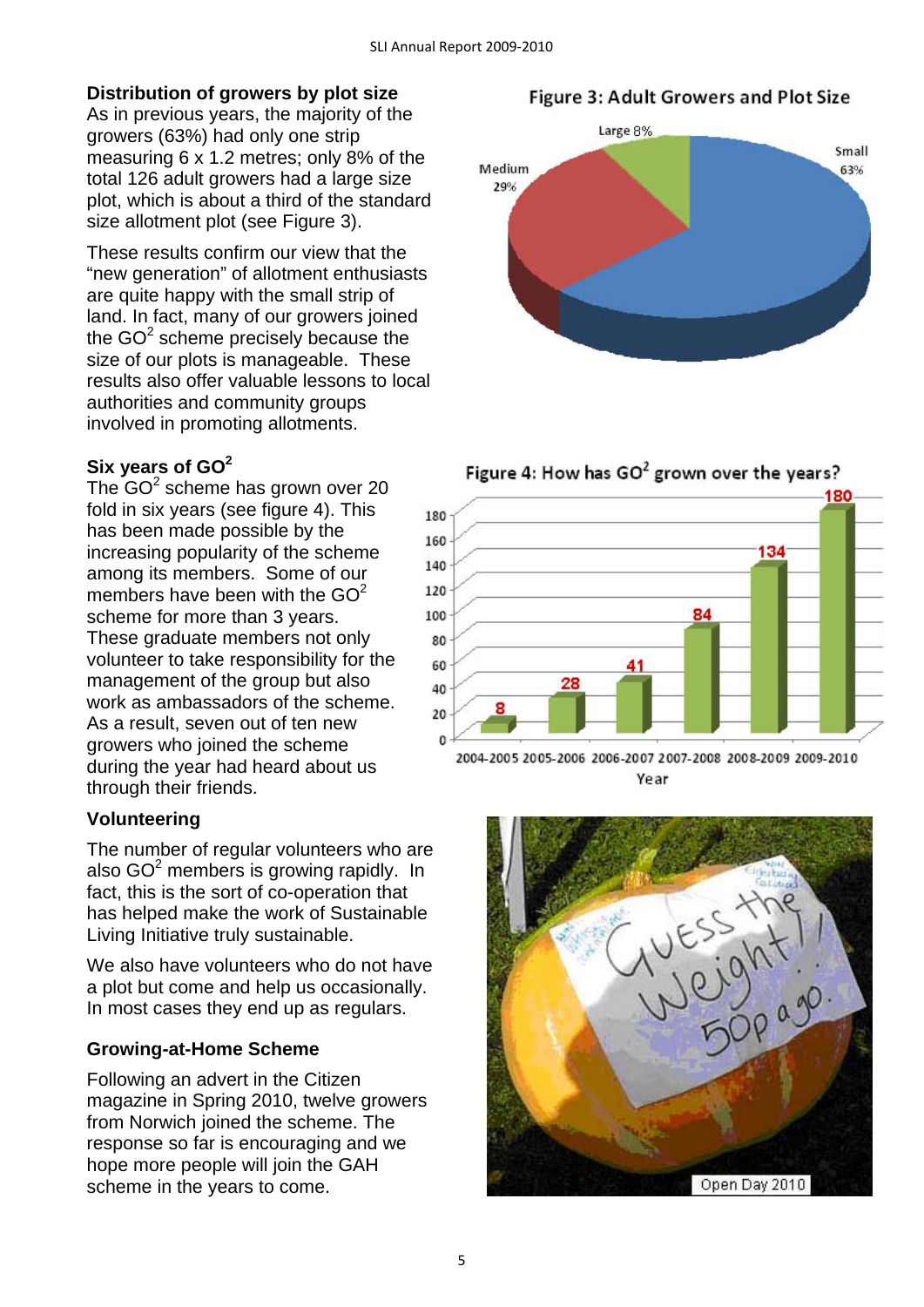# **Growers Stories**

**Our first year of Growing Our Own ….** From Nat and Phil



Starting in the cold wet spring with bare earth and weeds Meeting increasing numbers of new people as the weather warmed Worrying about irrigation in the hot early summer…

…and water logging in the rainy school holidays

Finding people willing to share:

Plants **Produce Watering** Advice

Harvesting more than we could carry; sometimes nothing

Never knowing what to expect week to week

Already planning for next year in the autumn

Tucking in the soil under a bubble wrap blanket for winter

Nothing quite like the Growing of Our Own:

Garden Food **Selves Community** 

An excellent first year's gardening, look forward to an even better second year in 2011**!**

## **A Summer of Growing at Home :** Tish's Story

 "Back in March this year I moved into a flat with a front garden overgrown with bindweed, brambles and stinging nettles. My plan was to grow my own organic vegetables, but I also wanted to make a garden that looked and smelled good, would be a relaxing place for me to sit and read and have space for my grandchildren to play. While this presented a challenge I welcomed, it was also somewhat daunting.

 Then I saw a paragraph in The Citizen about Grow Our Own, with a mention of Growing-at-Home, so I rang Mahesh, who invited me along to the allotment. It happened to be a Volunteers Day, and what I found almost made me wish that I didn't have my own garden at home. I loved the busy, happy, friendly, supportive atmosphere, with the sharing of seeds, plants, tools and knowledge - and I wanted to be part of it.

 Seven months later, I feel that I've got the best of both worlds. I was eating my own fruit and vegetables all summer, my success very much helped by the organic seeds and plants I got from the allotment, and advice freely offered by committee and members face-to-face and on the website. I've made new friends (and caught up with someone who recognised me from working together in King's Lynn 45 years ago).

 Although my gardening is done at home, I feel part of the community through joining in some of the activities. I've enjoyed feasts of home grown food at the monthly food share. had a laugh at the allotment Open Day in spite of the rain, and learnt how to preserve produce for the winter in small, friendly groups.

 The project has prevented me from feeling isolated in my own garden, but I would like to suggest a scheme for sharing our ideas with other Growing-at-Home members. I love mooching round gardens and I'd be fascinated to see what other members are doing. I don't know if any other members feel the same? Would anyone be interested in the idea of inviting each other round to view our gardens sometime next summer?" *by Tish Kerkham*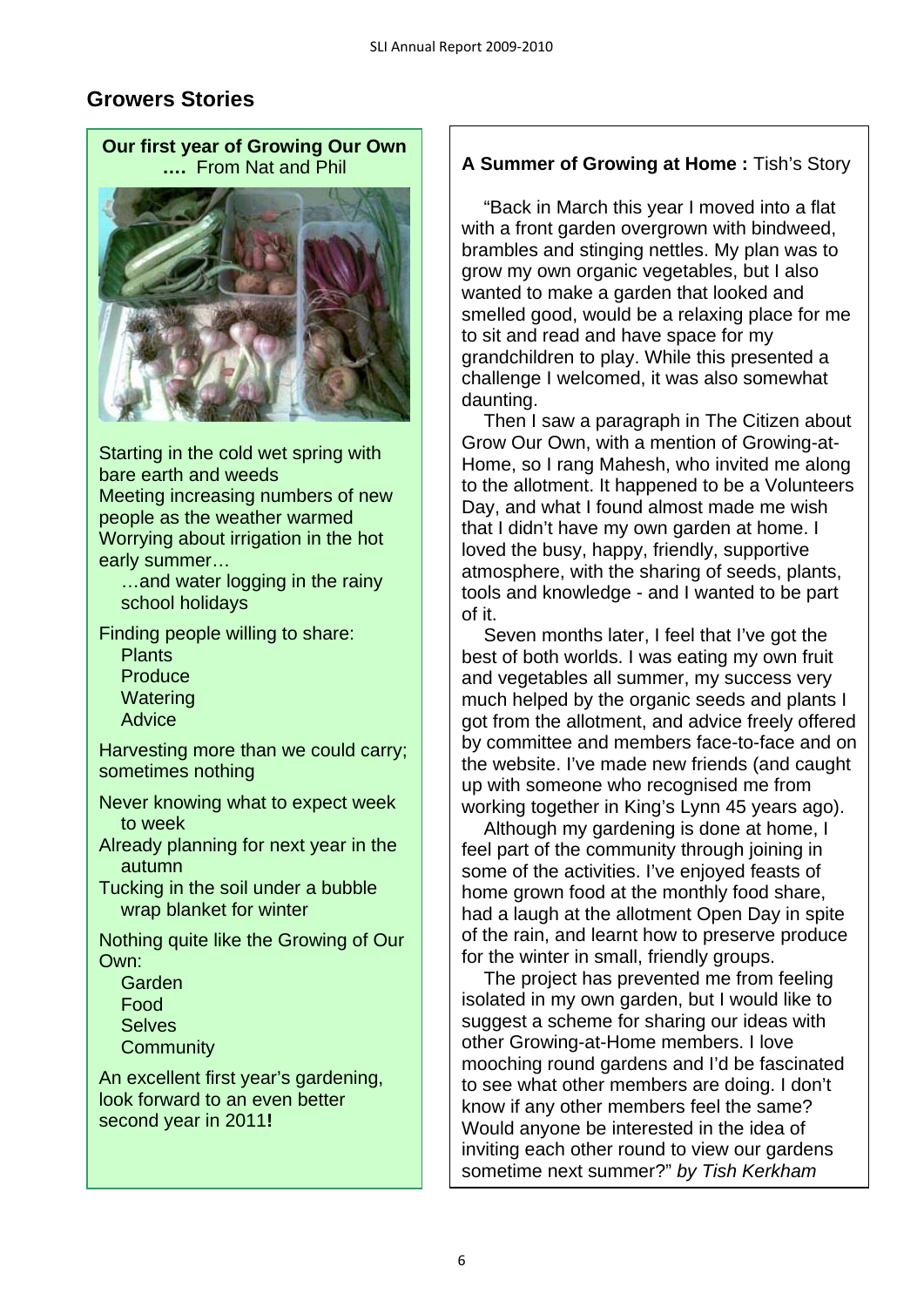# **Reports**

## **Seed Saving and Composting (by Peter Anderson)**

The seed saving scheme with the Garden Organic Heritage Seed Library has produced some promising results. We had enough French climbing beans - Bridgewater, a compact pea – Poppet, a long beetroot, and Bath Cos lettuce seeds for our members. Moreover, the French climbing bean, Bridgewater, has been a big success and we now have a good supply of seed for the coming year as well.

During 2009-2010, parsnip and asparagus kale seed have been grown, harvested and cleaned and varieties of pea (Poppet) and broad bean (Mr Jones) have also been saved for bulking. A tasty white carrot was successfully grown and, hopefully stored, to be harvested in its second year. There was trouble this year with a long-rooted version of beetroot which may have cross-fertilized with the more usual round variety. In future we shall concentrate on seed that is easy to grow on without the danger of cross-pollination.

SLI hosted an informal group of seed savers for a second seed swap at the Centre and another is likely to be held during 2011.

## **Composting**

There were continued frustrations with composting material from growers' plots. Notices and requests were largely ignored and, as a result, large heaps of mixed (welcome) vegetable green waste and unwanted perennial plants (such as couch grass, docks etc) and (uncut) slow-to-rot woody stems (e.g., *brassica* stems, fruit bush cuttings, sticks, sunflower stems) built up. A new way of composting has now been started: bins have been placed around the site for members to make their own compost. Large compost sites have been tidied up and covered and these should work faster and better. Bin bags are also available for each grower, or small group, to use for storing noxious weed roots.

We are now expecting that more and better compost will be made throughout the plots, probably one of the most important things we can do as organic gardeners. Our sandy soil needs constant topping up with compost/manure, either as a soil improver, a mulch or to

improve water retention.

Peter Anderson, who has been working on the site near the entrance to act as an exemplar of composting, has given up this role after damaging a shoulder. Claire, Natasha, Phil and Helene will be helping with the management of this composting area.



Peter Anderson and Helene Rinaldo at the 2010 Open Day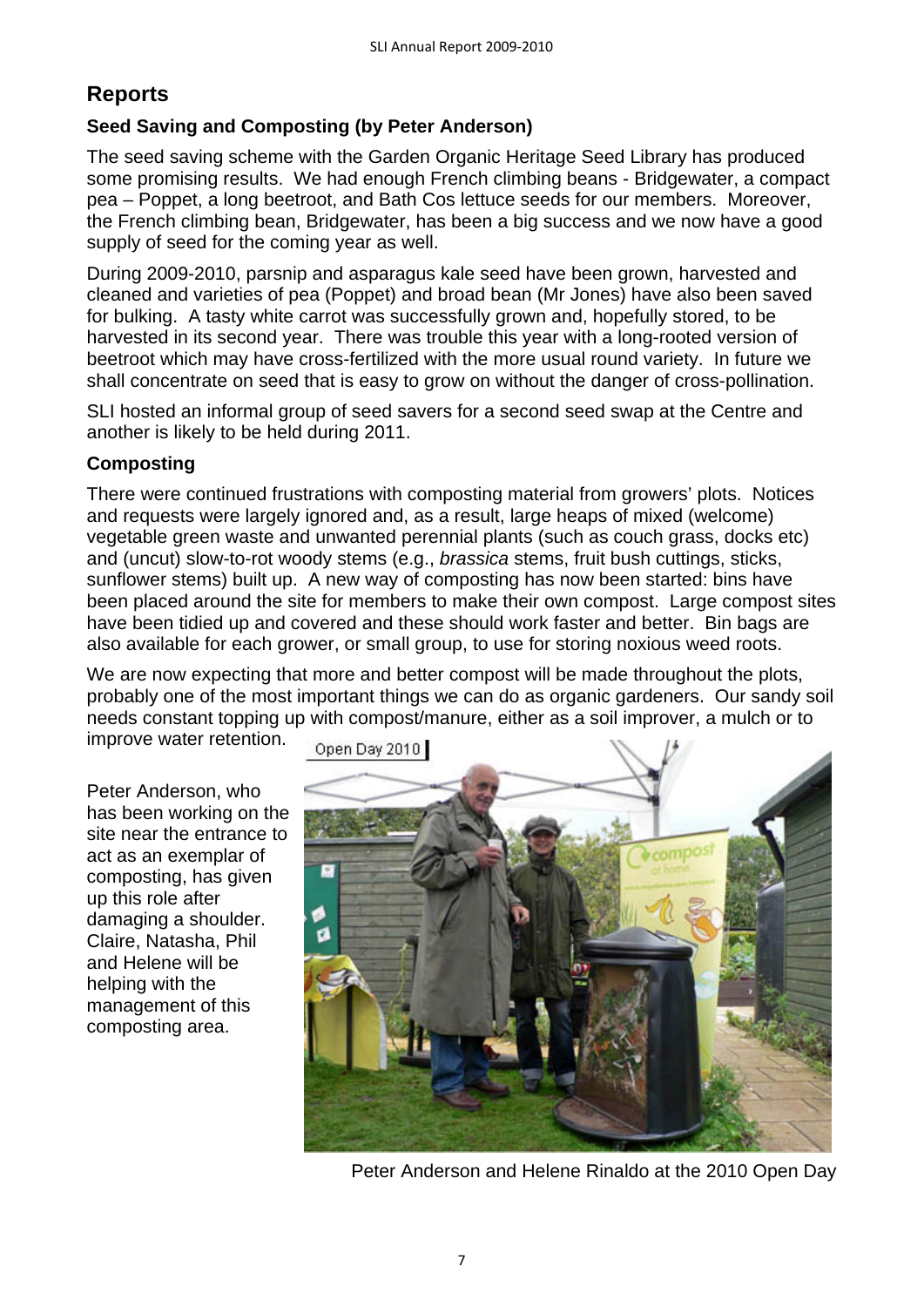### **Food-Sharing Day and Food Preservation (by Bridget Beauchamp)**

Food-sharing Sundays, when growers bring a dish made, if possible, from allotment produce, have continued. As ever, people come up with new ways of cooking courgettes or pumpkin or whatever is abundant at the time so there is much tasting and swapping of recipes. Some of these have found their way onto the website and it is hoped to add to the collection next year. Numbers of people coming to the events, which happen on the first Sunday of each month, have been growing.

The December event, with a tombola and sale of books, jam and chutney in addition to the lunch, filled the Centre to bursting point despite the freezing temperature. Clive's savoury flapjack was a star dish, though he admits that rosemary was the only ingredient from the allotment.

Jam-making workshops, started last year, made good use of the annual glut of plums and greengages. There were also workshops making chutney, cucumber pickles and spiced elderberry cordial and for bottling fruit. The workshops serve two purposes; to demonstrate the basics of preserving produce, and to replenish our stock of jars of preserves on sale in the Centre. And, once summer ended and the mint for mint tea died down, elderberry cordial, diluted with hot water, became the drink of choice on cold mornings at the allotment.

### **What the growers say: results of a Growers' Survey (by Claire Pinkney)**

I have been part of the group for several growing seasons now and have watched the scheme change and develop during that time. This led me to suggest that we conduct a survey of members.

With approval from SLI Directors, I published a questionnaire through our Google Groups page and also made paper copies available at The Centre. Having no experience of writing survey questionnaires, I based it upon common-sense questions and areas which would hopefully identify any common thoughts and habits among fellow growers.

Twenty responses were returned out of a possible 180 members. Whilst this does not represent a large enough percentage to draw any firm conclusions it was a valuable insight which, as hoped, did indicate some like-minded thinking.

More than half of the responses received were from members who have been part of the group for more than two years and whilst nobody was able to visit their plot daily (despite ideally wanting to!) the majority did visit at least 2-3 times a week during the peak growing season - this appears to be regardless of their plot size.

It was also great to see that walking, cycling and taking buses are the most popular options for getting to the site. It has always been the intention of the group to promote the minimal use of cars, so is good to see this reflected in the survey.

These are some of the reasons given for joining the scheme:

- Meditation and outdoor pleasure
- Access to garden (live in a flat)
- Manageable size of plot, tools etc provided on site
- Wanted to grow own veg.
- Environmental reasons, food miles etc.
- Save money on food
- Interest in organics
- Community building
- Support good project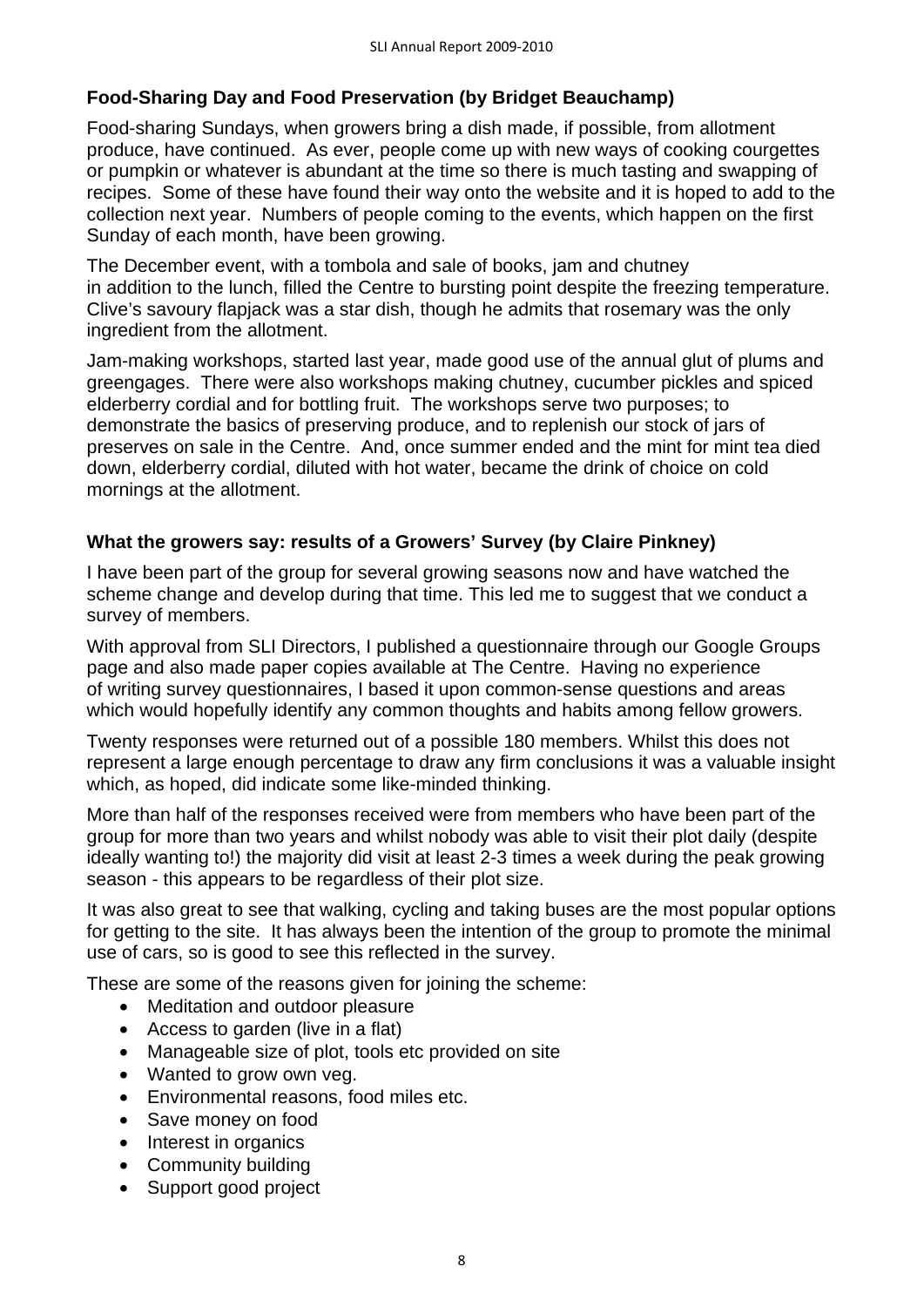An awareness of seasonal and local produce is a theme throughout the comments in response to "How has the scheme changed your shopping & eating habits?" As is the need to spend less money and to be more inventive when cooking.

When asked what improvements could be made to the scheme comments covered a broad range of ideas, including:

- Composting a second area by the 'red shed' needed
- Notice board needs to be bigger as people are obviously not reading the info about what to plant/harvest!
- Keep tighter control on plots abandoned weed covered plots make things difficult for adjoining people when things seed.
- More evening opening times for those that work 9-5 in the in the summer.
- The water shortage this summer highlighted the problem of watering when plants needed it most and water pressure was low or nil. How to address this?
- Make it clearer about what group tasks need to be done.

There were some concerns about the scheme being too big, resulting in the volunteering and sharing of resources ethos not being in the forefront of every member's mind.

But, it was heartening to see that no respondents expressed any need for change.

The survey comments have made me realise that we are incredibly lucky to have such resources and especially the availability of a plot provided with such enthusiasm and trust – after 2yrs on the allotment waiting list, I know I'll continue to be a proud member of the scheme who will find the time to turn up on a few more volunteer Sundays!

Thank you to everyone who took a moment to complete the survey and indulge my curiosity! The comments will be looked at by the directors and addressed throughout the coming season.



Open Day 2010



## **Thetford School Gardening Project**

As part of the Thetford Healthy Eating Town project, Norfolk Rural Community Council (NRCC) asked SLI to set up school allotments on two sites in Thetford. The work started in January last year and will continue in 2011, subject to the availability of funding. The students (and the teaching staff) enjoyed harvesting good crops of broad beans, early potatoes, squashes and pumpkins, sweet corn and raspberries.

We hope these successes will attract more pupils to the gardening club next year.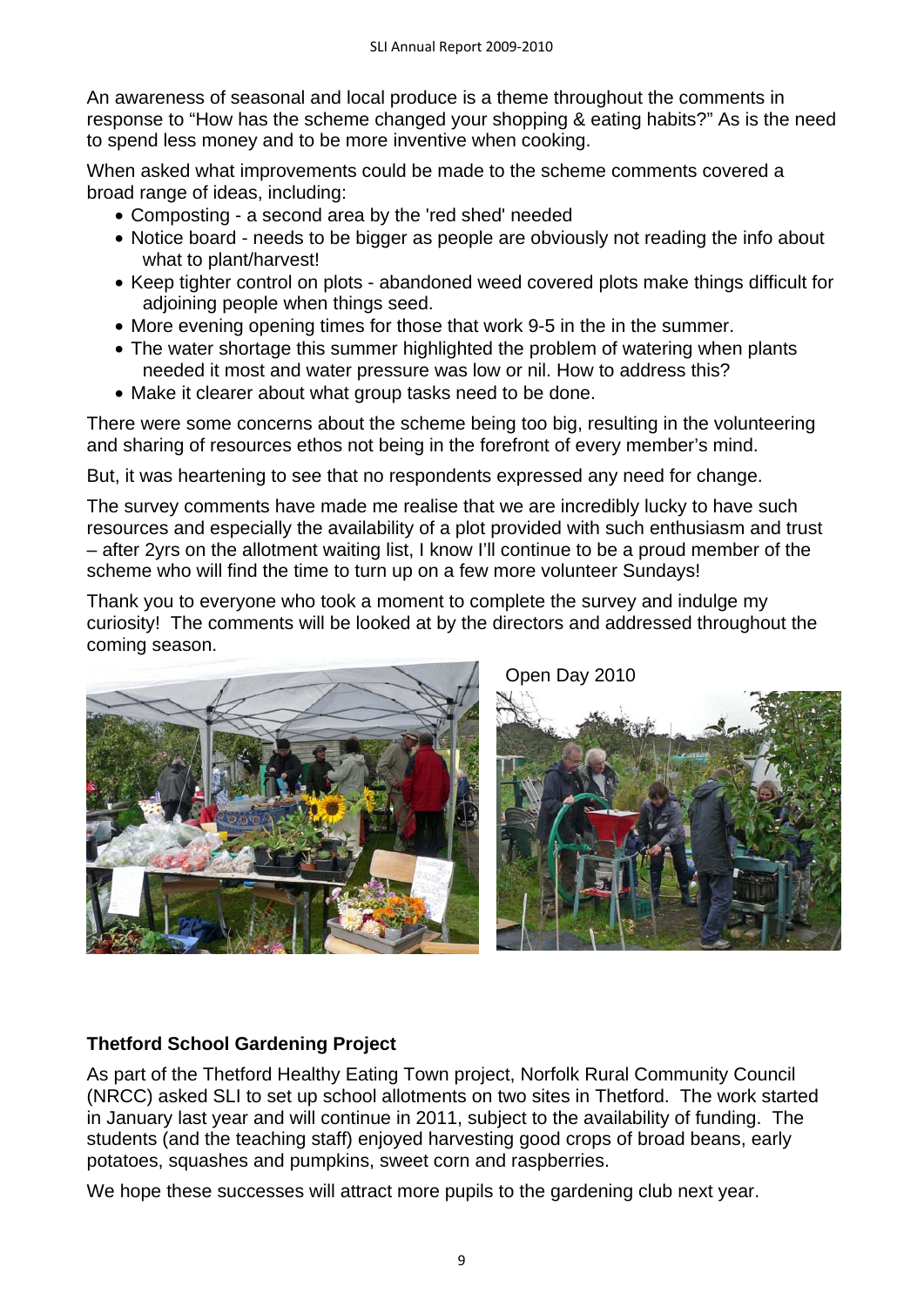## **Volunteering Day**

Apart from improving the facilities on the allotment, the main purpose of the volunteering day is to bring growers and members together, share gardening ideas and experiences and develop a sense of community. Our volunteering day is on the last Sunday of each month when members and growers engage in a range of communal activities from clearing plots to making paths, painting the shed, and making compost heaps.

During the year 2009-10, we introduced a task-based system of volunteering for those members who are unable to come on the volunteering day. The idea was to allocate a particular task to a group of growers who could come whenever they had spare time to do it. After a year-long trial of this new idea, we are going back to the old system as per the demand of our members.

The monthly volunteering day has become an indispensable tool not only in maintaining the services and facilities on the allotment but also in promoting teamwork among growers. There is a handful of growers who never take part in any of the volunteering activities. Instead of proposing punitive actions against those members, we hope that they will, one day, offer helping hands.

## **Events**

We organise a Food Event and Open Day once a year and a Volunteering Day and Food-Sharing day once a month. The main objective of these events is to bring people together and promote a sense of community by helping each other with tasks and sharing good food and recipes.

## **Food Event**

This event is mainly for SLI members, regular volunteers and well-wishers. It is normally held on the first day of the summer school holiday in Mahesh's back garden.

This year's food event was attended by over 35 people. The good weather, barbeque and the plenty of good food from the allotment made the event a real success.

## **Open Day**

This year's Open Day took place on Saturday 25<sup>th</sup> September. Despite the rain, the turnout was very good. Forty-five  $GO^2$  members volunteered to help, which made the day a great success. We sold home-made jams, chutneys and fresh produce from the allotments. There was a refreshment tent with a wide selection of home-made cakes, freshly squeezed apple and pear juice and homemade lemonades. We ran a garden quiz, a tombola and an

information desk. This year there was a special composting demonstration (see picture on page 7).

One of the highlights was the singing by Sian and her friends.



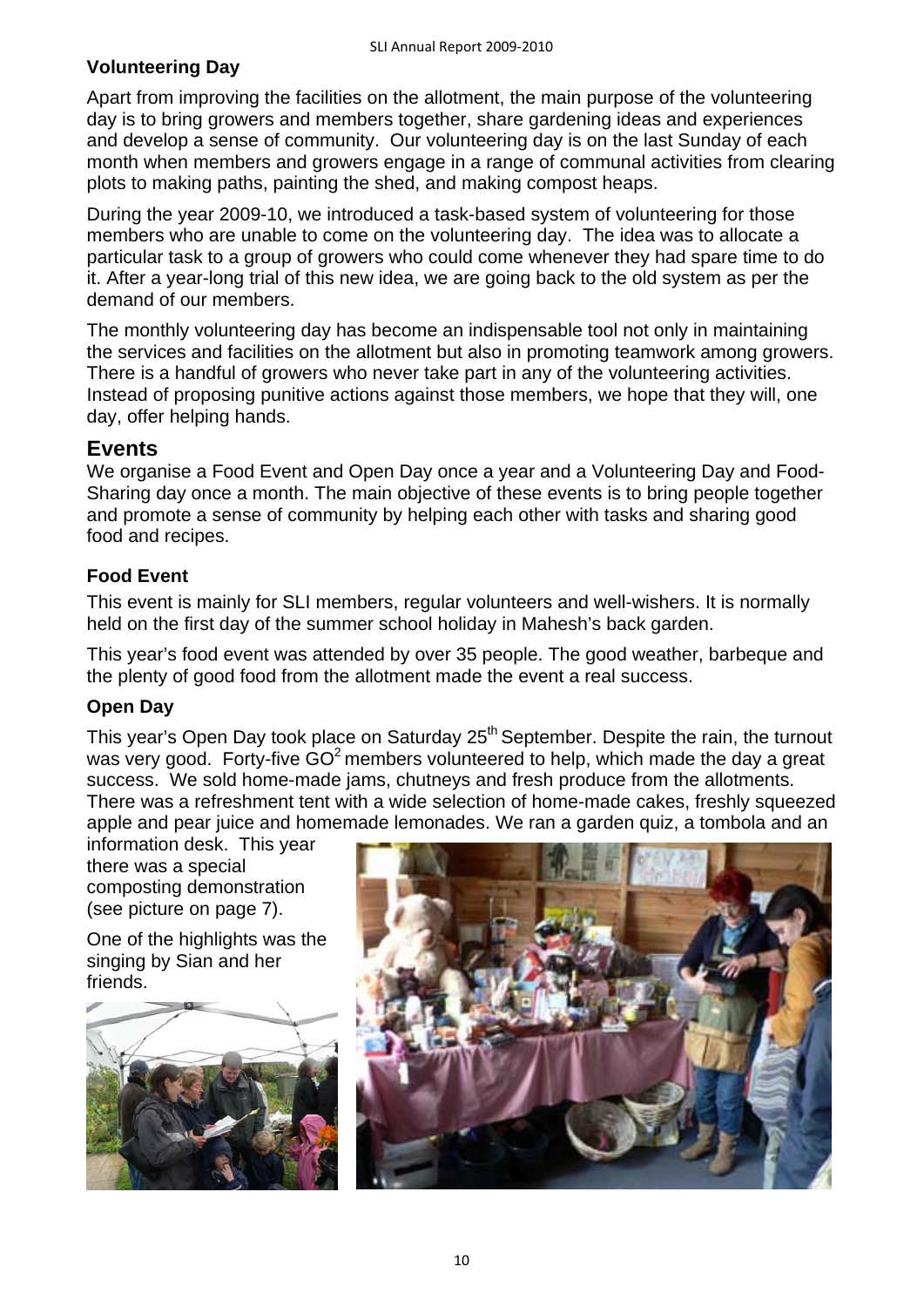# **Finance**

As a result of the rapid increase in the number of growers including home growers, our rental income has gone up significantly compared to previous years (see the table). Apart from a donation from Waitrose Community Matters and a small donation from the Educational Centres Association, the income from plot rents, the Open day and the sale of produce was enough to cover our ongoing expenses during 2009-2010.

The major items of expenditure were for city council plot rents, seeds, tools and plot improvements. We have also started paying for a gardening assistant on a part-time basis.

The unusually high expenditure on stationery (£511.0) during 2009-10 is due the high cost of replacing laser printer cartridges which had not been done for five years.

| (Comparatives for the year ended 30" September 2009)<br>(Draft figures subject to account adjustments) |           |           |
|--------------------------------------------------------------------------------------------------------|-----------|-----------|
|                                                                                                        |           |           |
|                                                                                                        | 2010<br>£ | 2009<br>£ |
| <u>Income</u>                                                                                          |           |           |
| Sales income:                                                                                          | 886       | 805       |
| Produce Sales including Open Day                                                                       | 663       | 602       |
| <b>Plant Sales</b>                                                                                     | 0         | 106       |
| <b>Miscellaneous Sales</b>                                                                             | 223       | 97        |
| <b>Recurring income:</b>                                                                               | 3594      | 3,080     |
| Plot rent                                                                                              | 3559      | 2,934     |
| Members fees and related income                                                                        | 35        | 146       |
| Other income:                                                                                          | 7242      | 5,250     |
| Donations                                                                                              | 683       | 255       |
| Grants                                                                                                 | 0         | 4,992     |
| Interest                                                                                               | 0         | 3         |
| <b>Thetford School Project</b>                                                                         | 6559      | 0         |
|                                                                                                        |           |           |
| <b>TOTAL INCOME</b>                                                                                    | 11722     | 9,135     |
| Expenditure                                                                                            |           |           |
| <b>Direct expenditure:</b>                                                                             | 3158      | 3,240     |
| Plot rent                                                                                              | 599       | 593       |
| Seeds                                                                                                  | 767       | 776       |
| Manure                                                                                                 | 203       | 329       |
| Labour                                                                                                 | 384       | 0         |
| Repairs                                                                                                | 51        | 196       |
| <b>Small Tools</b>                                                                                     | 492       | 473       |
| Plot improvements                                                                                      | 662       | 873       |
| Investment in equipment & facilities:                                                                  | 0         | 4992      |
| Solar light and water butts                                                                            | 0         | 0         |
| <b>Greenhouse Repairs</b>                                                                              | 0         | 406       |
| Disabled access improvements                                                                           | 0         | 4024      |
| Tools                                                                                                  | 0         | 303       |
| <b>Other Direct Expenditure</b>                                                                        | 0         | 259       |
| Overhead expenditure:                                                                                  | 7813      | 1,397     |
| Telephone & broadband                                                                                  | 343       | 359       |
| Postage                                                                                                | 8         | 20        |
| Stationery                                                                                             | 511       | 98        |
| Insurance                                                                                              | 522       | 432       |
| Training                                                                                               | 334       | 44        |
| Subscriptions                                                                                          | 154       | 121       |
| <b>Sundries</b>                                                                                        | 94        | 323       |
| Professional fees                                                                                      | 0         | 0         |
| Travel                                                                                                 | 43        | 0         |
| <b>Thetford School Project</b>                                                                         | 5804      |           |
| <b>Taxation:</b>                                                                                       | 0         | 0         |
| Corporation tax payable on result for period                                                           | 0         | 0         |

#### **Income and expenditure account detail for the year to 30th September 2010**  (Comparatives for the year ended 30<sup>th</sup> September 2009)

**TOTAL EXPENDITURE 10971 9,629**